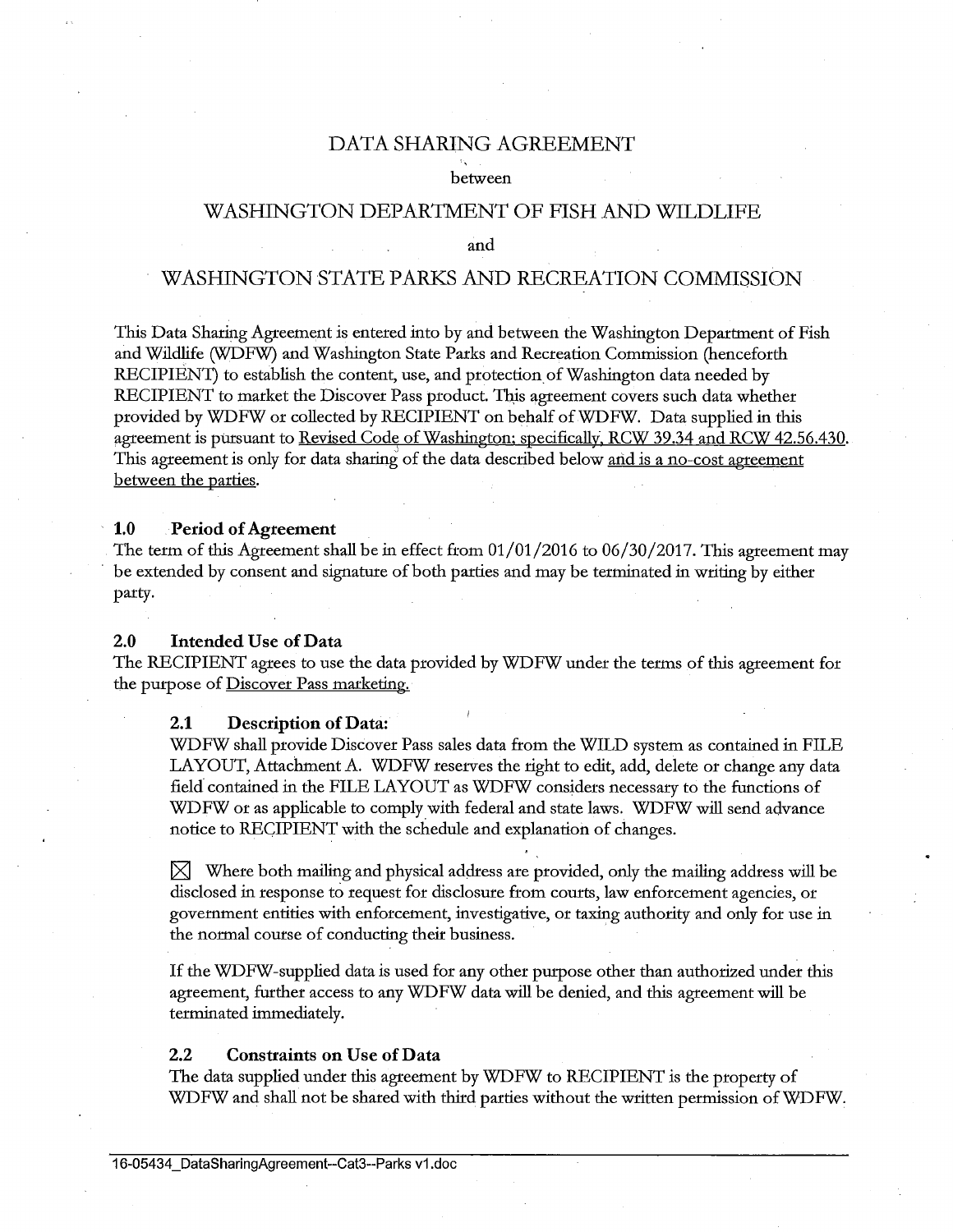RECIPIENT shall protect all data collected, used, or acquired in connection with this Data Sharing Agreement against unauthorized use, disclosure, modification or loss. RECIPIENT shall ensure that its directors, officers, employees, subcontractors or agents use such data only for the purposes of accomplishing the services set forth in this Data Sharing Agreement. RECIPIENT and its subcontractors agree not to release, divulge, publish, transfer, sell or otherwise make all or any part of this data known to unauthorized persons without the express written consent of WDFW or as authorized by law.

## $\boxtimes$  3.0 Data Security

RECIPIENT shall meet or exceed industry best practices for physical security, data security, network security, and access controls, both technically and procedurally, to protect WDFW data from unauthorized physical and electronic access and to ensure the confidentiality, availability and integrity of all data shared. Upon request, RECIPIENT will furnish WDFW with written documentation of how the requirements of this section will be met. Methods employed are subject to annual review and approval by WDFW and must meet or exceed OCIO Standard 141.10.

## **3.1 Data Classification Declaration: Category marked is the data described in this agreement:**

**D Category 1 – Public Information**: Public information is information that can be or currently is released to the public. It does not need protection from unauthorized disclosure, but does need integrity and availability protection controls.

**D Category 2 – Sensitive Information:** Sensitive information may not be specifically protected from disclosure by law and is for official use only. Sensitive information is generally not released to the public unless specifically requested.

**D Category 2P - Sensitive Resource Information Subject to WDFW POL-5210:** WDFW policy POL-5210 identifies the specific fish and wildlife data that are exempt from public disclosure, the conditions under which the data can be released, and to whom they can be released.

 $\bowtie$  **Category 3 – Confidential Information**: Information that is specifically protected from disclosure by law. It may include but is not limited to:

- a. Personal information about individuals, regardless· of how that information is obtained.
- b. Information concerning employee personnel records.
- c. Information regarding IT infrastructure and security of computer and telecommunications systems.

**D Category 4 - Confidential Information Requiring Special Handling:**  information that.is specifically protected from disclosure by law and for which:

a. Especially strict handling requirements are dictated, such as by statutes, regulations, or agreements.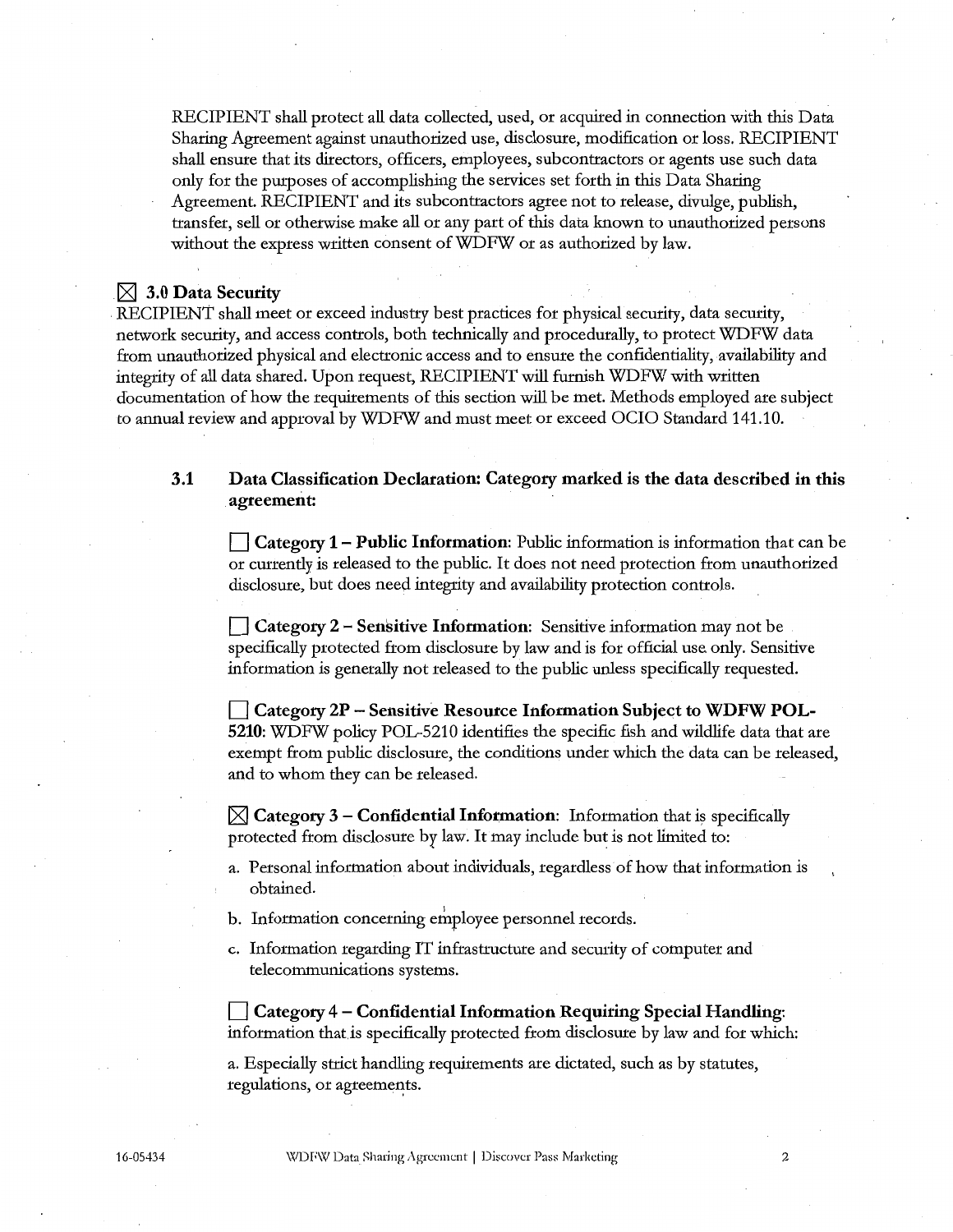b. Serious consequences could arise from unauthorized disclosure, such as threats to health and safety, or legal sanctions.

## $\boxtimes$  3.2 Data Handling Requirements

Data handling requirements may vary depending on the classification of data shared with RECIPIENT. The WDFW data shared with RECIPIENT may involve a mix of data classes including sensitive and confidential information. Therefore, whenever data elements are aggregated for collection, transmission, or storage, the aggregate data shall be handled using the protocols that apply to the most sensitive data element.

#### IZI **3.3 Data Storage**

Regardless of the media employed (e.g., disk, tape, or other media), sensitive and confidential data must be stored in an encrypted format. Documents generated in printed form will be . properly secured, disposed, destroyed or shredded when no longer needed so unauthorized individuals cannot collect client information. Data destroyed shall :include all copies of any data sets in possession after the data has been used for the purpose as specified herein. If data is not destroyed on site, RECIPIENT must use a secure method or vendor to ensure the destruction is completed as outlined above.

Storage of Category 3 or higher information (see section 3.1 above) on portable or removable media or devices requires that the data be encrypted by a process that uses cryptographic modules validated by the National Institute of Standards and Technology (NIST).

### $\boxtimes$  3.4 Data Transmission

Per state of Washington IT Security Standard 141.10, transmission of Category 3 or higher information outside of the state government network requires encryption such that: (a) all manipulations or transmissions of data during the exchange are secure; (b) if intercepted during transmission, the data cannot be deciphered; and (c) agencies must use industry standard algorithms, or cryptographic modules validated by the National Institute of Standards and Technology (NIST).

## $\boxtimes$  3.5 Data Protection

Client systems accessing sensitive information supplied by WDFW under this Agreement must be protected by an anti-malware solution that is automatically updated. Additionally, the client system shall be protected by a firewall to help prevent unauthorized intrusions.

#### $\boxtimes$  3.6 Data Backups

Data backups of confidential information supplied under this Agreement shall be backed up by the RECIPIENT using industry standard encryption modules validated by the National Institute of Standards and Technology (NIST).

#### $\boxtimes$  3.7 Data Shared with Subcontractors

IfWDFW data provided under this Data Sharing Agreement is to be shared with a subcontractor, the contractor with the subcontractor must include all of the data security provisions within this Agreement and within any amendments, attachments, or exhibits within this Agreement. If the RECIPIENT cannot protect the data as articulated under this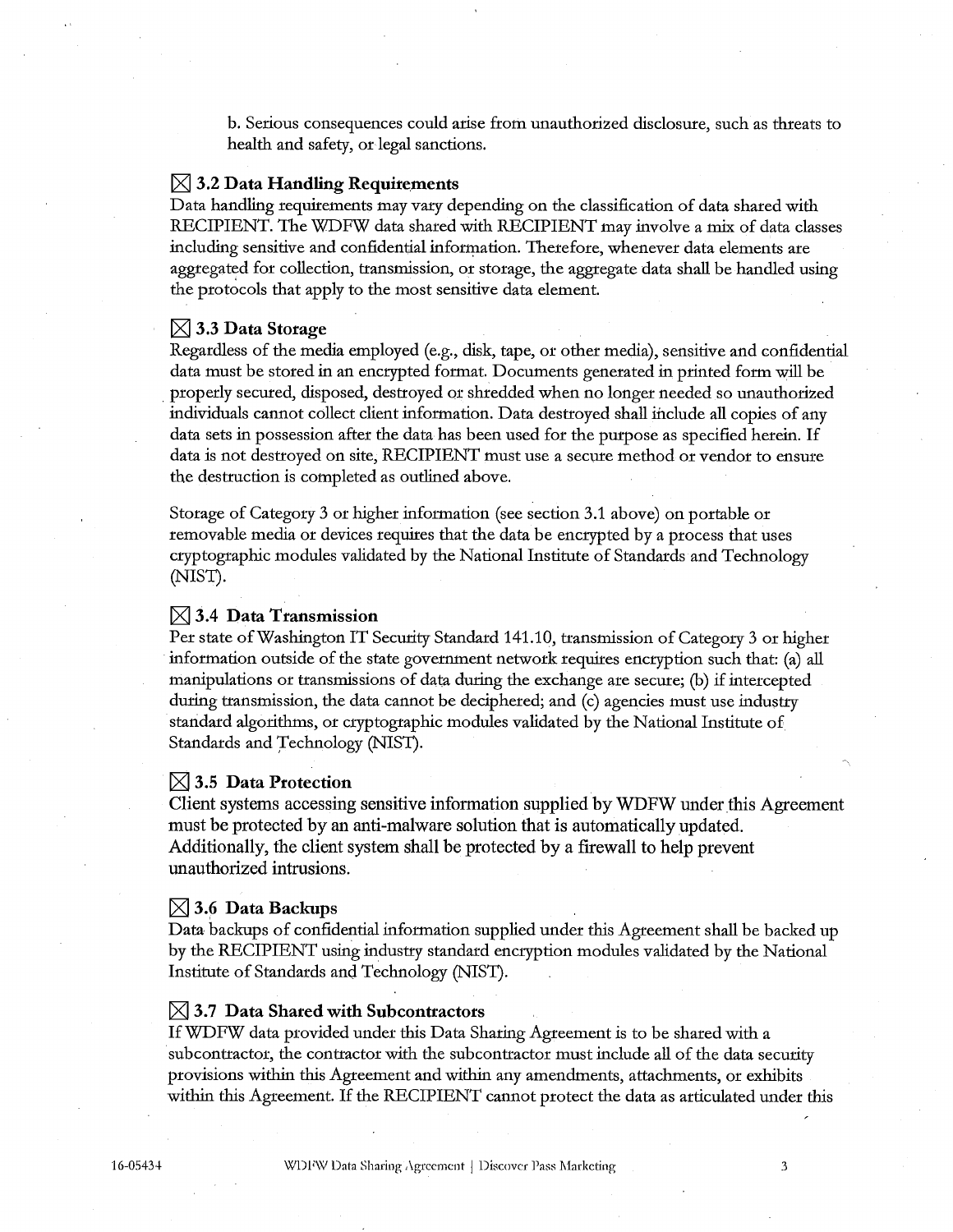Data Sharing Agreement, then the contract with the subcontractor must be submitted *to* the WDFW Contact specified for this Agreement for review and approval.

#### **4.0 RECIPIENT Personnel**

#### $\boxtimes$  4.1 Access to Data

RECIPIENT shall limit access *to* WDFW sensitive and confidential data fo those staff members with a well-defined business need. Data will be protected from unauthorized physical and electronic access. Data will be protected in a manner that prevents unauthorized .persons from retrieving data by computer, remote terminal or other means.

#### $[3]$  4.2 Security Training

RECIPIENT shall provide periodic training to staff on RECIPIENT's internal data security policies and procedures, and on applicable state and federal legal requirements for protecting sensitive and confidential data.

## [8'.I **4.3 Prohibition on Mobile Devices and Removable Media**

By signature of this Agreement, RECIPIENT certifies it has a strictly enforced written policy prohibiting the transfer or storage of unencrypted personally identifiable information on mobile devices or removable storage media for any reason.

#### $[8]$  5.0 Compliance with Applicable Laws and Regulations

RECIPIENT shall comply with all applicable federal laws and regulations protecting the privacy of personal information:

#### [8'.I **6.0 Security Breaches**

The Washington Personal Information Notice of Security Breaches (RCW 19.255.010 and 42.56.590) delineates notification requirements in the event of a breach in the security of personal information. RECIPIENT agrees that in the event of any breach or compromise of the security, confidentiality or integrity of computerized data where personal information of a WDFW licensed hunter or angler was, or is reasonably believed to have been, acquired and/ or accessed by an unauthorized person, RECIPIENT shall notify WDFW of the breach of the security system containing such data within 24 hours, comply with all notification actions, and/ or assist WDFW with all notification actions required by WDFW policy and the law.

If RECIPIENT has reason to believe that personal information transmitted pursuant to this Data Sharing Agreement may have been accessed or disclosed without proper authorization and contrary to the terms of this Data Sharing Agreement, RECIPIENT will, as soon as is practical, give WDFW notice and take actions to eliminate the cause of the breach. To the extent WDFW deems warranted, in its sole discretion but following consultation with RECIPIENT, WDFW will provide notice to individuals whose personal information may have been improperly accessed or disclosed. RECIPIENT shall bear the full costs of such notice to impacted individuals, including any costs incurred by WDFW necessary to meet the requirements of RCW 42.56.590 and/or RCW 19.255.10 and, if reasonably necessary, the costs to retain an outside consulting firm *to* undertake this effort.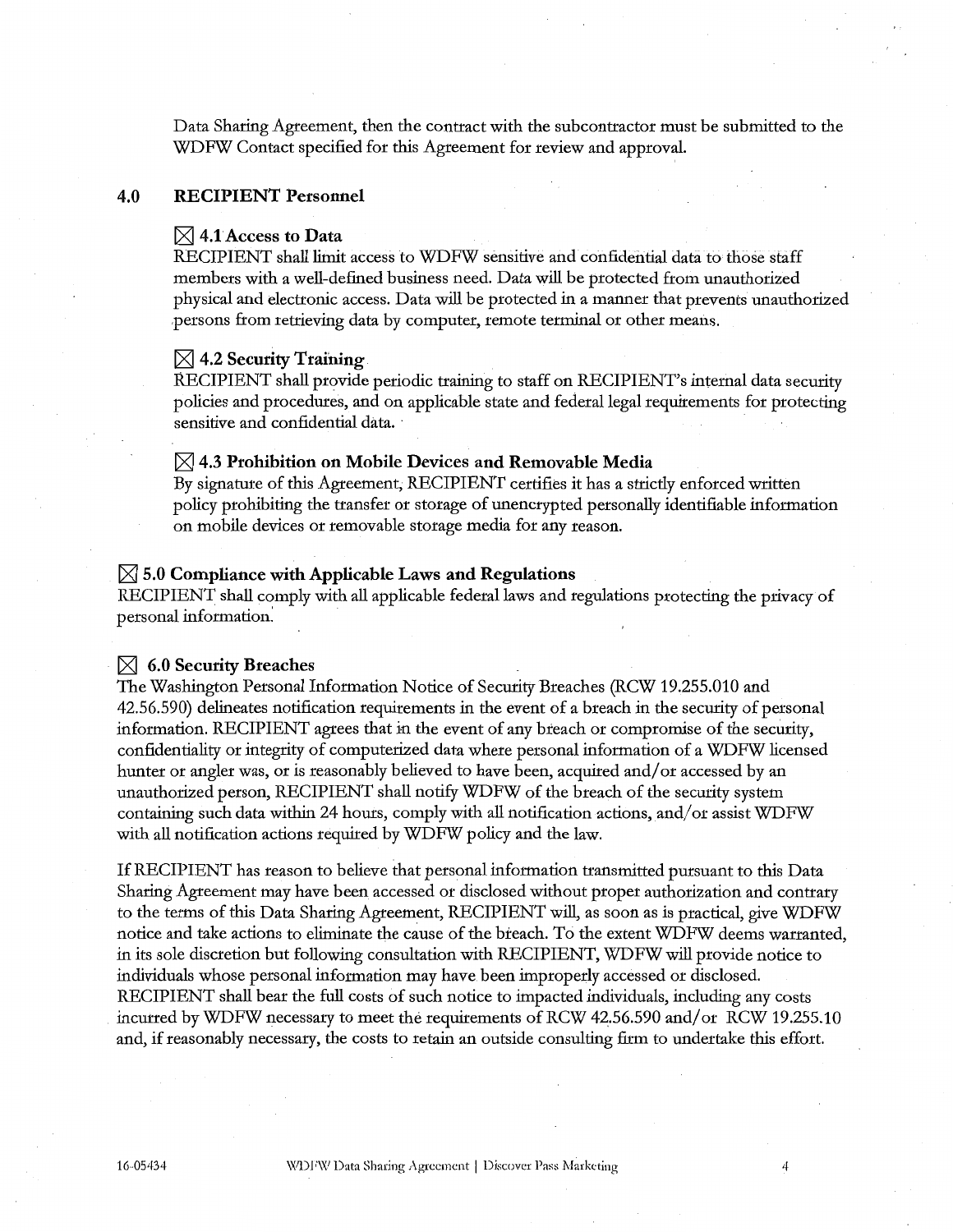#### 7 .0 Indemnification

To the fullest extent permitted by law, RECIPIENT shall defend, indemnify, release, and hold WDFW harmless from and against all claims, losses, and expenses against WDFW arising from or pertaining to the performance of this Data Sharing Agreement, the release by any of RECIPIENT employees or agents of such information provided by WDFW, breach of this Agreement, or the violation of any state or federal law applicable to the use, disclosure or protection of data subject to this Agreement.

## 8.0 Amendments and Alterations to this Agreement

This Data Sharing Agreement constitutes the entire agreement between WDFW and RECIPIENT and no other statements or representations, written or oral, shall be deemed to exist or to bind the parties. WDFW and RECIPIENT may amend this agreement at any time, provided that the amendment is in writing and signed by authorized persons.

#### 9.0 Termination of Services

In the event WDFW or RECIPIENT terminates this agreement, or RECIPIENT ceases operation, this Data Sharing Agreement shall continue in full force and effect as to any data already transmitted by WDFW to RECIPIENT pursuant to this Data Sharing Agreement.

#### $\boxtimes$  9.1 Destruction of Sensitive Data

Upon termination of this Agreement, RECIPIENT shall ensure that all data supplied by WDFW as described herein is removed and destroyed in a secure manner.

Data received under this agreement will be removed from computer equipment after it has been used for its stated purposes by using a utility for securely overwriting the data from electronic storage media, degaussing the media, or physically destroying the media in such a way that data cannot be recovered. RECIPIENT shall certify in writing within ten business days that all copies of the data stored on RECIPIENT servers, backup servers, backup media, or other media including paper copies have been permanently erased<sup>1</sup> or destroyed.

#### 10.0 Dispute Resolution

Except as otherwise provided in this Agreement, should a bona fide dispute arise between WDFW and RECIPIENT that cannot be resolved through discussion and negotiation, either party may request a Dispute Resolution Board. A request for a Dispute Resolution Board must be in writing, state the disputed issues, state the relative positions ofWDFW and RECIPIENT and be sent to the other party, which must respond within 10 business days.

Once a party requests a Dispute Resolution Board, each party shall designate a representative. The representatives shall mutually select a third member. The Dispute Resolution Board shall evaluate the facts, agreement terms and applicable statutes and rules and make a determination by majority vote. WDFW and RECIPIENT shall each bear their own costs under this section. The decision shall be admissible in any succeeding judicial or quasi-judicial proceeding concerning the agreement. WDFW and RECIPIENT agree that the Dispute Resolution Board shall precede any action in judicial or quasi-judicial tribunal.

<sup>&</sup>lt;sup>1</sup> "Permanently erased" means the data have been completely overwritten and are unrecoverable. File deletions or media high level formatting operations do not constitute a permanent erasure.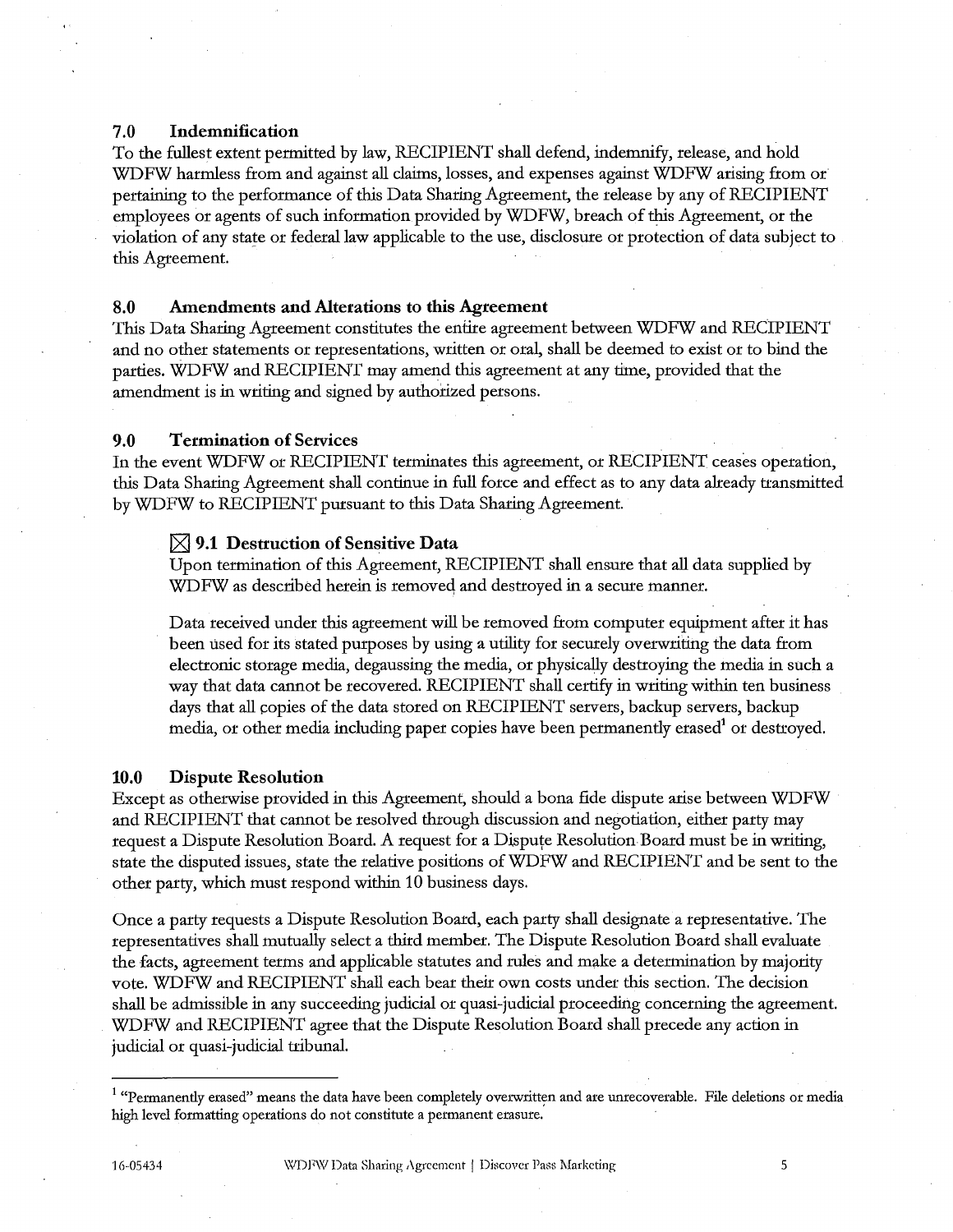### **11.0 Assignment**

This agreement may not be assigned, in whole or part, by RECIPIENT to any entity without prior written approval of WDFW.

#### **12.0 Governing Law and Venue**

This Data Sharing Agreement shall be construed and interpreted in accordance with the laws of the State of Washington, and the venue of any action brought hereunder shall be in the Superior Cotirt for Thurston County, Washington.

#### **13.0 Notices**

Any notices made in connection with this agreement shall be in writing and sent certified mail to the following individuals and addresses:

#### For WDFW:

Matthew Oram WILD Systems Manager 600 Capitol Way N Olympia WA 98501 matthew.oram@dfw.wa.gov 360-902-2626

#### For RECIPIENT:

Katie Manning Business Development Manager Post Office Box 42650 Olympia, WA 98504-2650 katie.manning@parks.wa.gov 360-902-8631

#### **14.0 Independent Capacity**

The employees or agents of each party who are engaged in the performance of this Data Sharing Agreement shall continue to be employees or agents of that party and shall not be considered for any purpose to be employees or agents of the other party.

#### **15.0 Waiver**

A failure by either party to exercise its rights under this Data Sharing Agreement shall not preclude that party from subsequent exercise of such rights and shall not constitute a waiver of any other rights under this Data Sharing Agreement unless stated to be such in a writing signed by an authorized representative of the party and attached to the original Data Sharing Agreement.

#### **16.0 Nondiscrimination**

No individual shall be excluded from participation in, denied the benefits of, subjected to discrimination under, or denied employment in the administration of or in connection with any program provided by this Data Sharing Agreement because of race, color, creed, marital status, religion, sex, national origin, Vietnam era or disabled veteran's status, age, the presence of any sensory, mental or physical disability, or political affiliation or belief. Provided that the prohibition against discrimination in employment because of disability shall not apply if the particular disability prevents the individual from performing the essential functions of his or her employment position, even with reasonable accommodation. The parties agree to abide by the standards of responsibility toward the disabled as specified by the Americans with Disabilities Act and applicable Washington state law.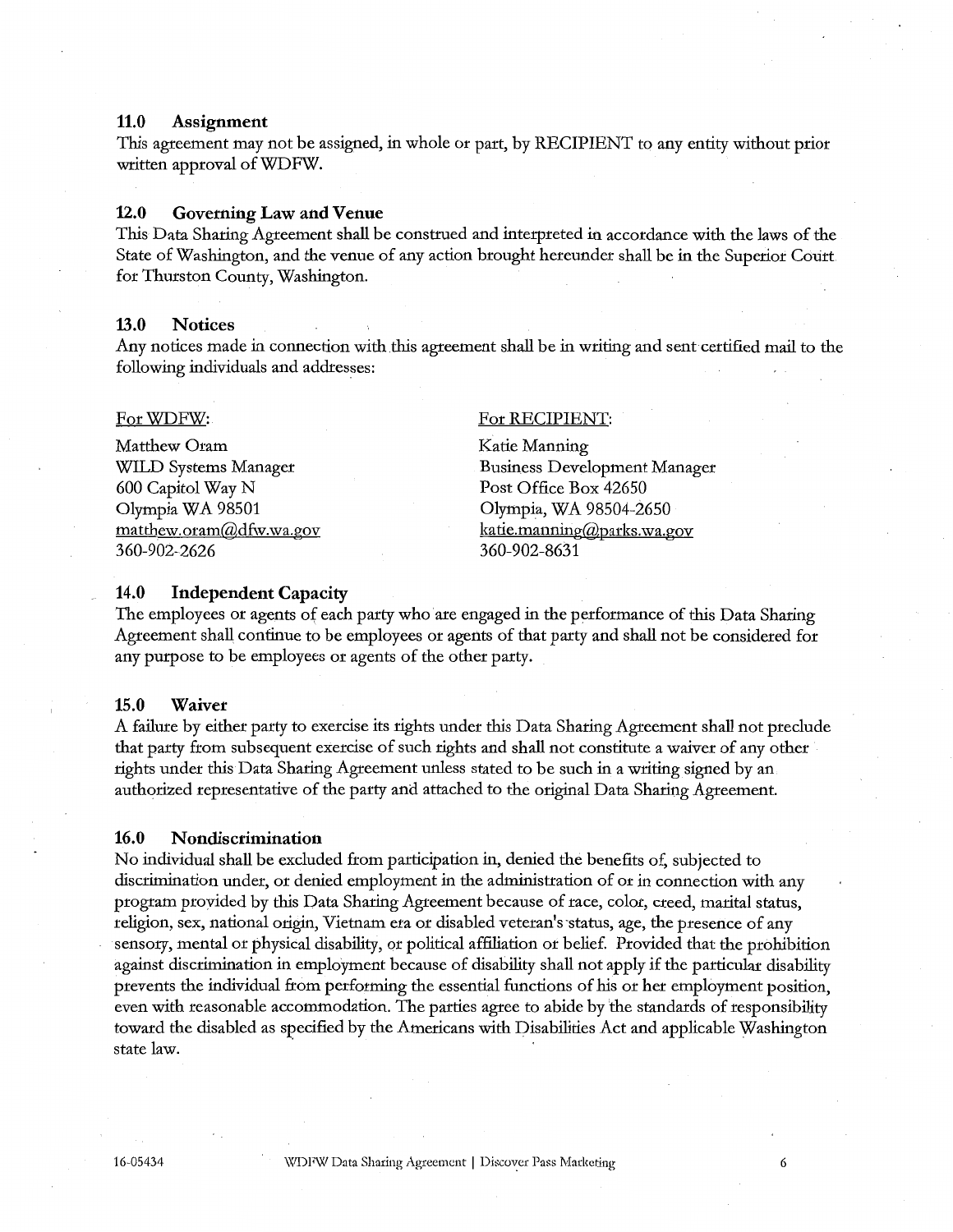In the event that one of the parties hereto refuses to comply with the above provision, this Data Sharing Agreement may be cancelled, terminated, or suspended in whole or in part by the other party.

By the signatures of their duly authorized representative below, the Washington Department of Fish and Wildlife, and RECIPIENT, intending to be legally bound, agree to all of the provisions of this Data Sharing Agreement.

ii."~ **WASHINGTON DEPARTMENT**  \ ,/ **OF FISH AND WILDLIFE** 

BY: **Jeff** H

TITLE: Contracts and Purclasing Manager

DATE:  $\frac{1}{29/16}$ 

Approved as to form by WA Attorney General 01/12/2009

## WASHINGTON STATE PARKS AND **RECREATION COMMISSION**

BY:

TITLE:  $CfO$ 

DATE:  $1/15/16$